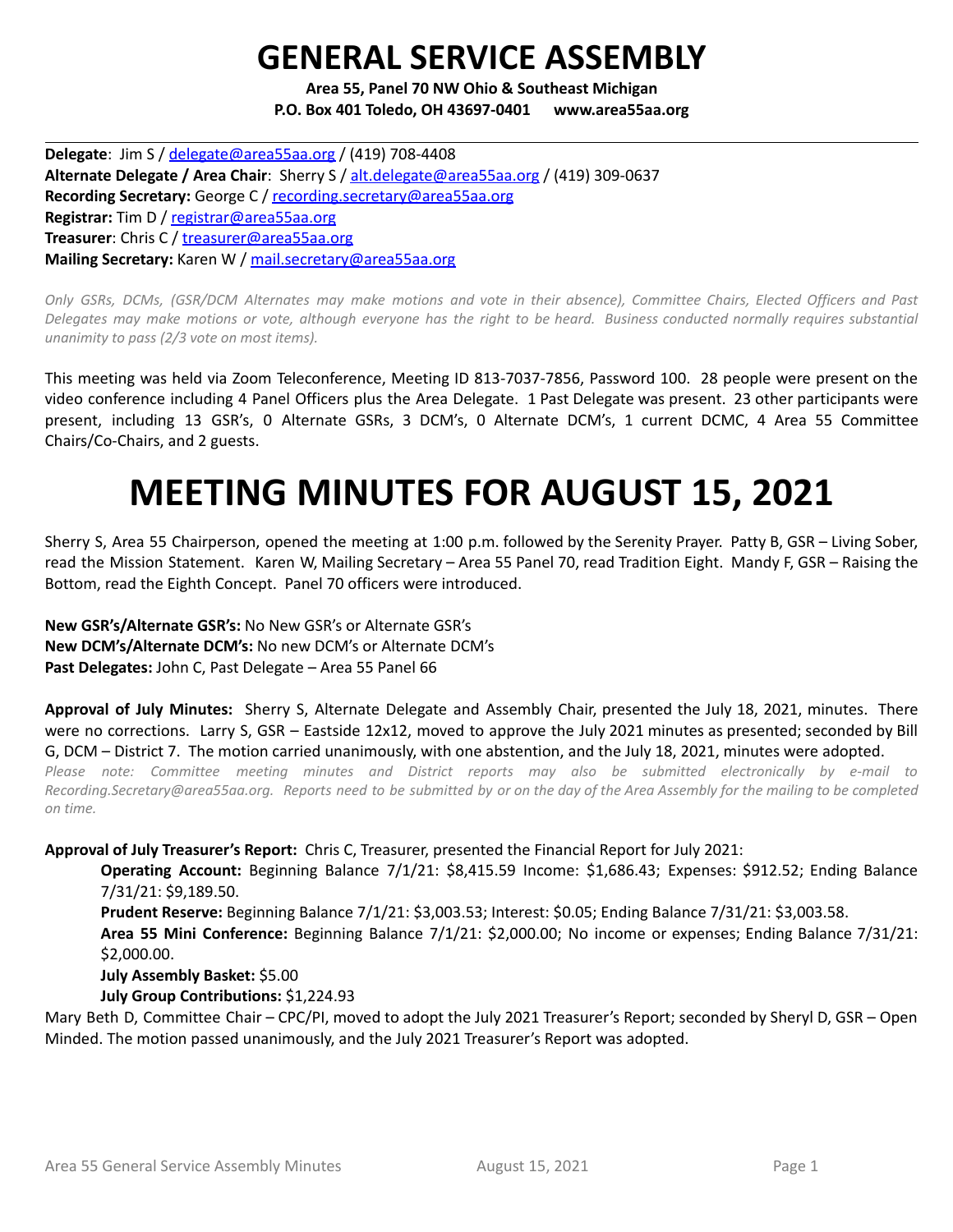## **COMMITTEE/LIAISON REPORTS**

#### **Archives:** Billy S / [archives.chair@area55aa.org](mailto:archives.chair@area55aa.org)

#### No report was given.

The Archives Committee meets the 4th Monday of each month, 6:30 p.m., Tim Horton's - 2621 Navarre Ave; Oregon, OH; *although may be suspended during the Coronavirus pandemic.*

#### **Multi-District Correctional:** Dawn F and Geno F / corrections.chair@area55aa.org

Dawn F, Committee Co-Chair, gave a verbal report and submitted a written report. The Committee met on July 28 with 4 members present. The Committee attended 3 of 4 Driver Intervention Program commitments. Central Office has assigned groups to cover the remaining DIP commitments for 2021. These group commitments are now posted at area55aa.org, and now there is no limit to the number of people that can attend from the group. The Lucas County Corrections Center (Jail) was contacted in May about returning to in-person meetings, and the LCCC will contact the committee when they can return. For CTF-Men, 7 men and 3 women completed required PREA training on July 13<sup>th</sup> to take meetings in person. The committee had a meeting with the CTF-Men, and 5 men attended August 5 and 1 attended August 12. For CTF-Women, there have been 20 women attending each week since the meetings were made mandatory. The committee restarted in-person meeting for CTF-Women on July 26. Work Release has not been open and there is no known date for it reopening. For the Toledo Correctional Institution (TCI-Prison), they reported having enough literature. DVDs were dropped off at TCI on July 31. Also at TCI, there are three meeting spots per week reserved for A.A. (1 Monday and 2 on Wednesday). The Committee is in the process of getting its members processed for approval at TCI. The Committee reported that District 14 is covering meetings at the Allen-Oakwood Correctional Institution (AOCI) held on Thursdays at 3:30 p.m. The next meeting of the Multi-District Corrections Committee will be August 25<sup>th</sup> at 6:30 p.m. at Central Office.

The Multi-District Correctional Committee has changed their meeting time. The Committee will now meet the 3<sup>rd</sup> Wednesday of each month at 6:30 p.m.; the Committee may meet at an alternate location – for more information, visit area55aa.org.

#### **CPC/PI:** Mary Beth D / [cpc.pi@area55aa.org](mailto:cpc.pi@area55aa.org)

Mary Beth D, Committee Chair, gave a brief report and submitted a written report. The Committee met on July 18 at Central Office with 3 members in attendance. The Committee is presenting September 8 at the resident lecture through the current chief resident for the Internal Medicine program at the University of Toledo, which will take place at Toledo Hospital. This contact at the University was developed through the education coordinator at this health system. The committee is working on contacts with students' associations through the University of Toledo so that they can be reached with A.A. information. Rescue Crisis is now closed. As of July, the Zepf Center was awarded The Substance Abuse and Mental Health Services Administration (SAMHSA) allowing them to implement the Certified Community Behavioral Health Clinic (CCBHC) model for care delivery. This CCBCH is a 'one-stop shop' for mental health, substance use treatment, and other health care services; and it ensures access to 24/7/365 crisis care. The Committee has reached out to the Chief Recovery Officer at the Zepf Center. The Committee is pursuing contact with professionals that run the Oxford Houses of Ohio. There are several recovery houses ran by Oxford in Area 55. The Committee has also contacted the ProMedica Employee Assistance Program, which has several locations, to provide A.A. information and presentations to its clients/employees. The Committee is also looking to present to the International Employee Assistance Professionals Association – Greater Toledo Chapter, which covers Toledo, Fremont, Findlay, and Southeastern Michigan. At the next meeting of the CPC/PI Committee, reports will be given on Probation department contacts, public service announcements, and PSA letters and e-mails for Radio and TV PSA's. The next meeting of the Committee will be August 18, 20201, at 5:30 p.m., at Central Office.

*The CPC/PI Committee meets the 3rd Wednesday of each month, 5:30 p.m., at Central Office.*

#### **Accessibilities:** Matt A/ [accessibilities@area55aa.org](mailto:accessibilities@area55aa.org)

#### No report was given.

The Accessibilities Committee meets the 2nd Monday of each month, 6:30 p.m., at Central Office; although may be suspended *during the Coronavirus pandemic.*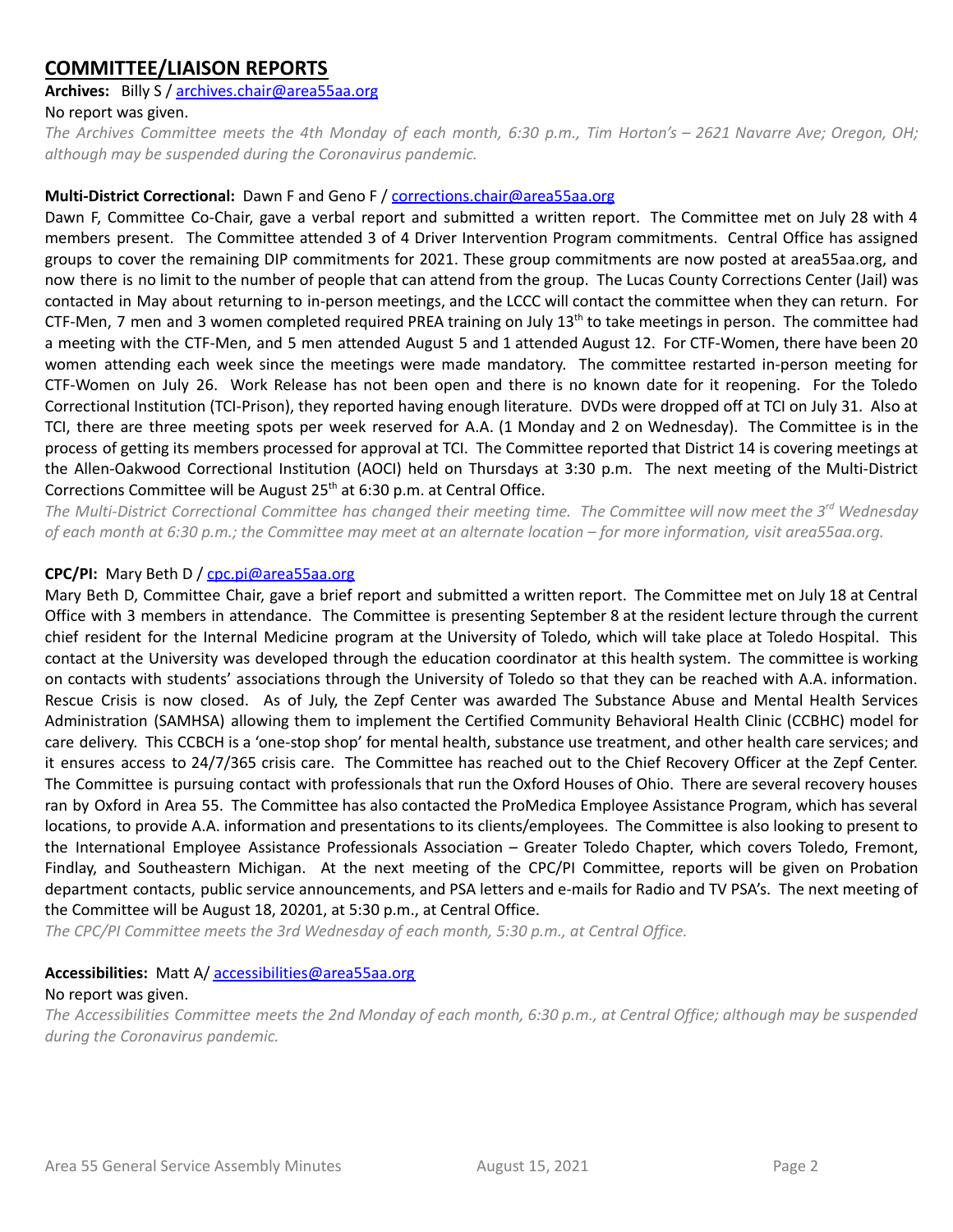#### **Grapevine:** Wendy H / [grapevine.chair@area55aa.org](mailto:grapevine.chair@area55aa.org)

Wendy H, Chair, gave a brief report. The Committee did not meet in July; however, they attended the Living Sober and Brothers & Sisters in Sobriety group anniversaries.

*June Financial Report: Beginning Balance \$99.25, \$11.00 in book Sales; Ending Balance: \$110.25*

Sherry S, Chairperson, Area 55 Panel 70, moved to adopt the June Grapevine Financial Report; seconded by Wendy S, GSR – Ottawa Open Discussion. The motion carried unanimously, and the June financial report was adopted.

The Committee met on August 9, at 6:00 p.m., at Rudy's Hot Dog on Monroe Street with 3 members attending. The Committee was asked to attend the Port Clinton anniversary but did not have anyone to attend. The Grapevine has a new publisher. There is also a new Grapevine book, *Prayer & Meditation*, will be released in September.

*July Financial Report: Beginning Balance \$110.25, no income or expenses; Ending Balance \$110.25*

Larry S, GSR – Eastside 12x12, moved to adopt the July Grapevine Financial Report; seconded by Chris C, Treasurer – Area 55 Panel 70. The motion carried unanimously, and the July financial report was adopted.

The next Committee meeting will be September  $13<sup>th</sup>$ , at 6:00 p.m., at Rudy's Hot Dog on Monroe Street.

The Grapevine Committee meets the 2nd Monday of each month, 6:00 p.m., Rudy's Hot Dog on Monroe Street.

#### **Group Services:** John C / [groupser.chair@area55aa.org](mailto:groupser.chair@area55aa.org)

John C, Chair, gave a brief report. The Committee met July 26<sup>th</sup> at 6:00 p.m. at Central Office. The Committee discussed contacting groups to make sure the Group Information Change Form is filled out correctly, and to offer any help and assistance with groups reopening back up. The Committee asked DCMs to assist in contacting groups. The next Committee meeting will be August 23<sup>rd</sup>, at 6:00 p.m. at Central Office.

*The Group Services Committee meets the fourth Monday of each month at 6:00 p.m. at Central Office.*

#### **Website:** Lisa C / [web.comm.chair@area55aa.org](mailto:web.comm.chair@area55aa.org)

Lisa C, Committee Chair, gave a brief report and submitted a written report. The Committee met Tuesday, August 3<sup>rd</sup> at 5:00 p.m. via Zoom with four members present. The Committee discussed ongoing meeting changes to online and in-person meetings, and making sure groups use the proper channels and forms to notify the Area of meeting changes. The group also discussed online groups that utilize the shared Area 55 Zoom accounts, that the shared services may end December 31, 2021. The Website Committee has rescheduled their meetings to the first Tuesday of each month at 6:00 p.m. at Zoom meeting ID *273-332-805, password 830.*

**Northwest Ohio/Southeast Michigan Intergroup:** David G, Intergroup Liaison, gave a brief report. The Intergroup Association of Northwest Ohio & Southeast Michigan met on Saturday, June 26 via Zoom. The Intergroup is still looking for Vice Chairmen for the Finance and Newsletter Committees. Melanie R recently accepted the Vice Chair position for the Anniversary Committee. The next meeting of Intergroup will be Saturday, July 24 via Zoom.

#### **NOCYPAA Liaison:** Connor G (Northwest Ohio Committee of Young People in AA)

Connor G, NOCYPAA Chair, gave a brief report. NOCYPAA had an event and bonfire meeting yesterday (August 14) as a kick-off event for the Committee organizing to place a bid to host the OYPAA (Ohio Young People in AA) State Convention. Currently the bid committee has 15 members and are working on hotel arrangements for the bid packet. The Committee is also working on a skit and trivia night that will be presented at the 65<sup>th</sup> Ohio State Convention (virtual). NOCYPAA's last business meeting was August 8, at 3:00 p.m., at Central Office; and the next NOCYPAA business meeting will be Sunday, August 22<sup>nd</sup>, at 3:00 p.m. at Central Office.

**MONCYPAA Liaison:** Logan T No report was provided.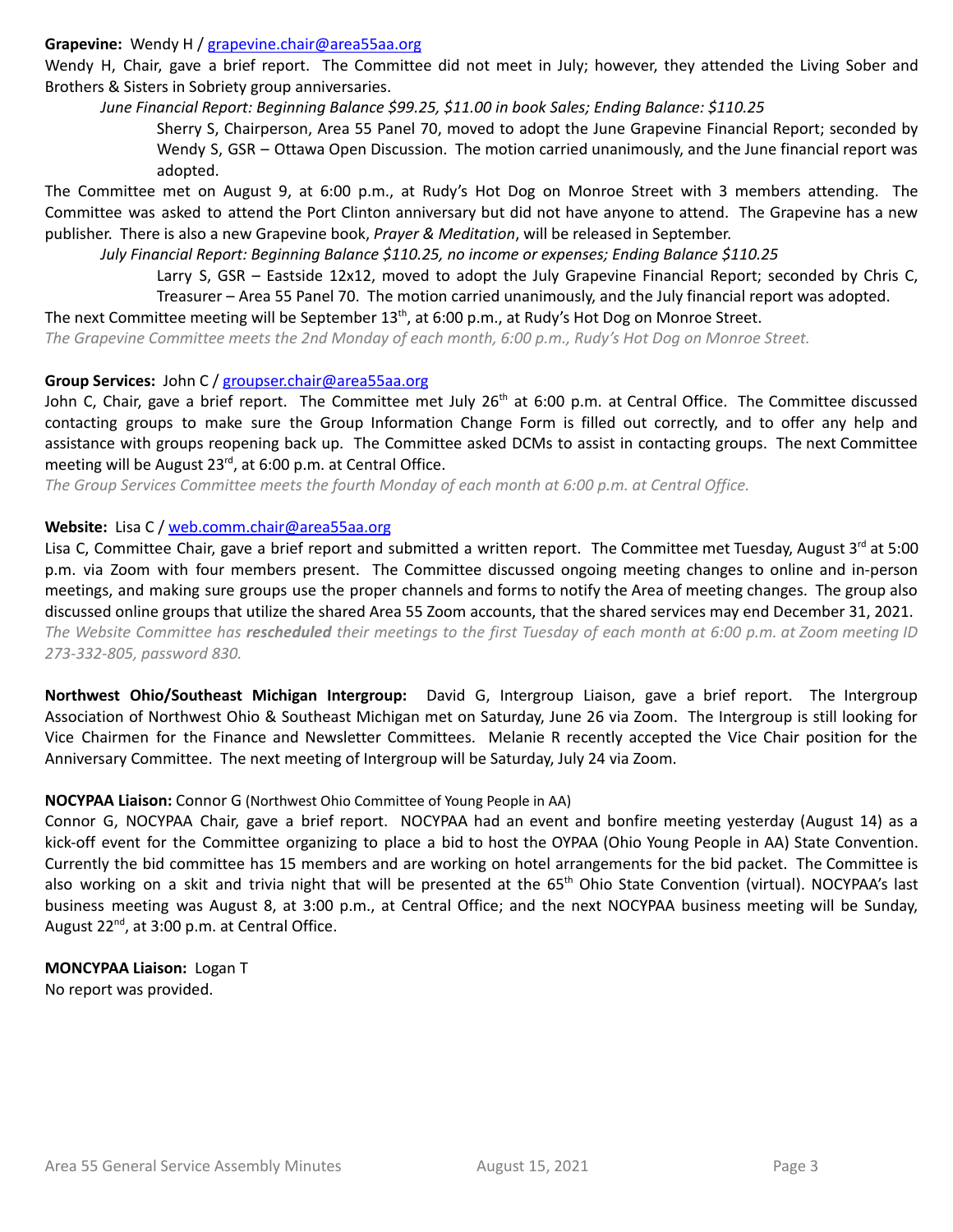## **DISTRICT COMMITTEE MEMBER ("DCM") REPORTS**

**DCM Chair:** Kimbrough P, District Committee Member Chair

Kimbrough P, DCM Chair, gave a brief report. The District Committee Member meeting was held at 11:30 a.m. today via Zoom. Reports were given from District 3, District 7, District 4, and District 16. District 3 will be hosting a workshop and picnic on September 11 – flyers will be coming soon. District 4 will have a live in-person meeting September 8<sup>th</sup> at 7:00 p.m. District 14 (Lima Area) will start meeting monthly rather than quarterly and is also planning a workshop on *The Doctor's* Opinion. Unity Day is being planned for either September 25 or October 2 – The DCM Committee is still looking for a venue. The DCMs are working with the Area Group Services Committee to reach out to groups to make sure meeting information is correct. District 14's Singleness of Purpose is having their annual "Wing-Ding" August 23<sup>rd</sup> at 6:00 p.m.

**District 7:** Bill G, DCM – District 7, gave a brief report. Metamora Lean on Me will be having a "Hobo Dinner" on September 18 at 5:30 p.m.; flyers will be posted.

**District 14:** Chrissy M, DCM – District 14, gave a brief report. The district will be discussing donating excess funds in the district treasury.

### **DELEGATE'S REPORT:** Jim S/ [delegate@area55aa.org](mailto:delegate@area55aa.org)

Jim S, Delegate – Area 55 Panel 70, provided the Delegate's Report.

**65 th Ohio State Convention:** Area 55 is hosting this free online/virtual event August 20-22, 2021. Registration is free and can be done at area55aa.org. Once you are registered, you will receive a confirmation e-mail with the Zoom ID numbers and attachment. The program is available on the Area website. Over 120 members are registered so far. The Planning Committee has done an excellent job in preparing for this convention.

**7 th Tradition Donations to the General Service Office:** GSO is requesting that groups who make a 7 th Tradition donation include an e-mail address if possible. Providing the e-mail address allows the GSO to provide an electronic group contribution acknowledgement and will save on postage cost.

**East Central Regional Forum:** The *Virtual* East Central Regional Forum will be held November 19-21, 2021. Registration will open October 25, and you can access the registration at aa.org.

**71 st General Service Conference Final Report:** Due to COVID, there has been a delay in publishing the Final Report.

**72 nd General Service Conference Agenda Items:** Agenda items must be received by the General Service Office by September 15, 2021. If you, your group, your district, or our area has an agenda item, please let Jim know. There is a form created to utilize in sending an agenda item request.

**GSO Staff:** The General Service Office is accepting applications for staff positions until September 30, 2021.

**Notable Passing:** John G, Past Delegate for Area 19 Panel 45, passed August 11, 2021. Also, please keep Area 55 Panel 68 Past Delegate Henry C in your thoughts and prayers – his wife and our friend Gerri C passed August 11, 2021.

## **OLD BUSINESS**

Sherry S brought back from the table the discussion regarding the Downtown Group closing and its efforts to potentially have the Area sponsor the Christmas Day and New Year's Day events previously sponsored by the Downtown Group. After discussion, no action was taken by the Area.

There was \$25 collected for today's Assembly basket. Larry Sharp, GSR – Eastside 12x12, moved to keep the \$25 in the Area 55 operating funds; seconded by Wendy H, Committee Chair - Grapevine. The motion carried unanimously, and today's basket of \$25 will be kept in the Area 55 general operating fund.

## **NEW BUSINESS**

Tim D, Registrar – Area 55 Panel 70, brought up a discussion about streamlining a process between Area 55, its Registrar, the website, and Central Office, regarding meeting changes. Discussions are ongoing regarding sharing information.

NOCYPAA Chair Connor G updated the Assembly regarding a previously approved donation to NOCYPAA to attend the 2021 ICYPAA Convention in New Orleans. The ICYPAA Convention has been canceled, so no money is requested to attend.